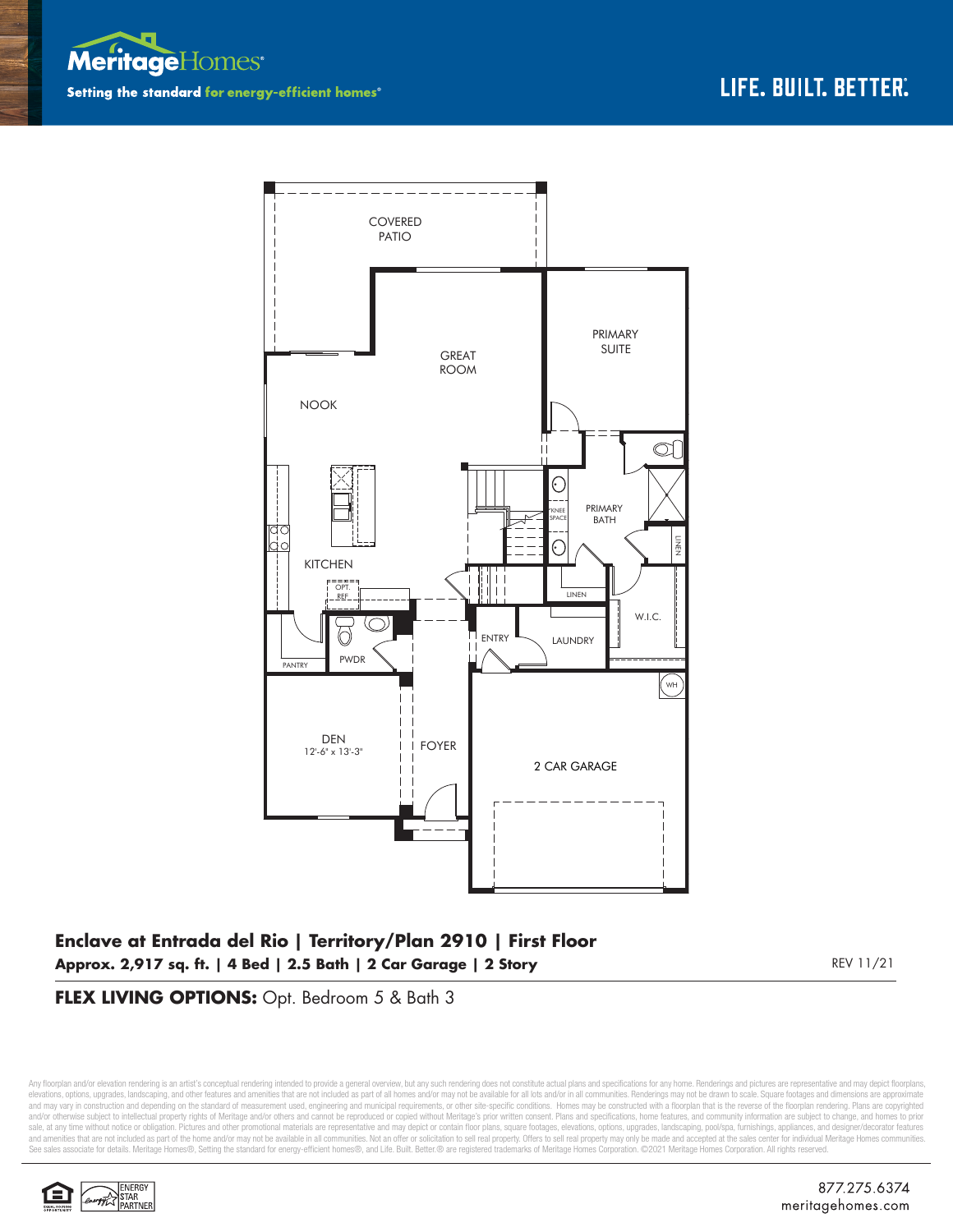



# **Enclave at Entrada del Rio | Territory/Plan 2910 | Second Floor Approx. 2,917 sq. ft. | 4 Bed | 2.5 Bath | 2 Car Garage | 2 Story**

### **FLEX LIVING OPTIONS:** Opt. Bedroom 5 & Bath 3

Any floorplan and/or elevation rendering is an artist's conceptual rendering intended to provide a general overview, but any such rendering does not constitute actual plans and specifications for any home. Renderings and p elevations, options, upgrades, landscaping, and other features and amenities that are not included as part of all homes and/or may not be available for all lots and/or in all communities. Renderings may not be drawn to sca and may vary in construction and depending on the standard of measurement used, engineering and municipal requirements, or other site-specific conditions. Homes may be constructed with a floorplan that is the reverse of th and/or otherwise subject to intellectual property rights of Meritage and/or others and cannot be reproduced or copied without Meritage's prior written consent. Plans and specifications, home features, and community informa sale, at any time without notice or obligation. Pictures and other promotional materials are representative and may depict or contain floor plans, square footages, elevations, options, upgrades, landscaping, pool/spa, furn See sales associate for details. Meritage Homes®, Setting the standard for energy-efficient homes®, and Life. Built. Better. @ are registered trademarks of Meritage Homes Corporation. ©2021 Meritage Homes Corporation. All